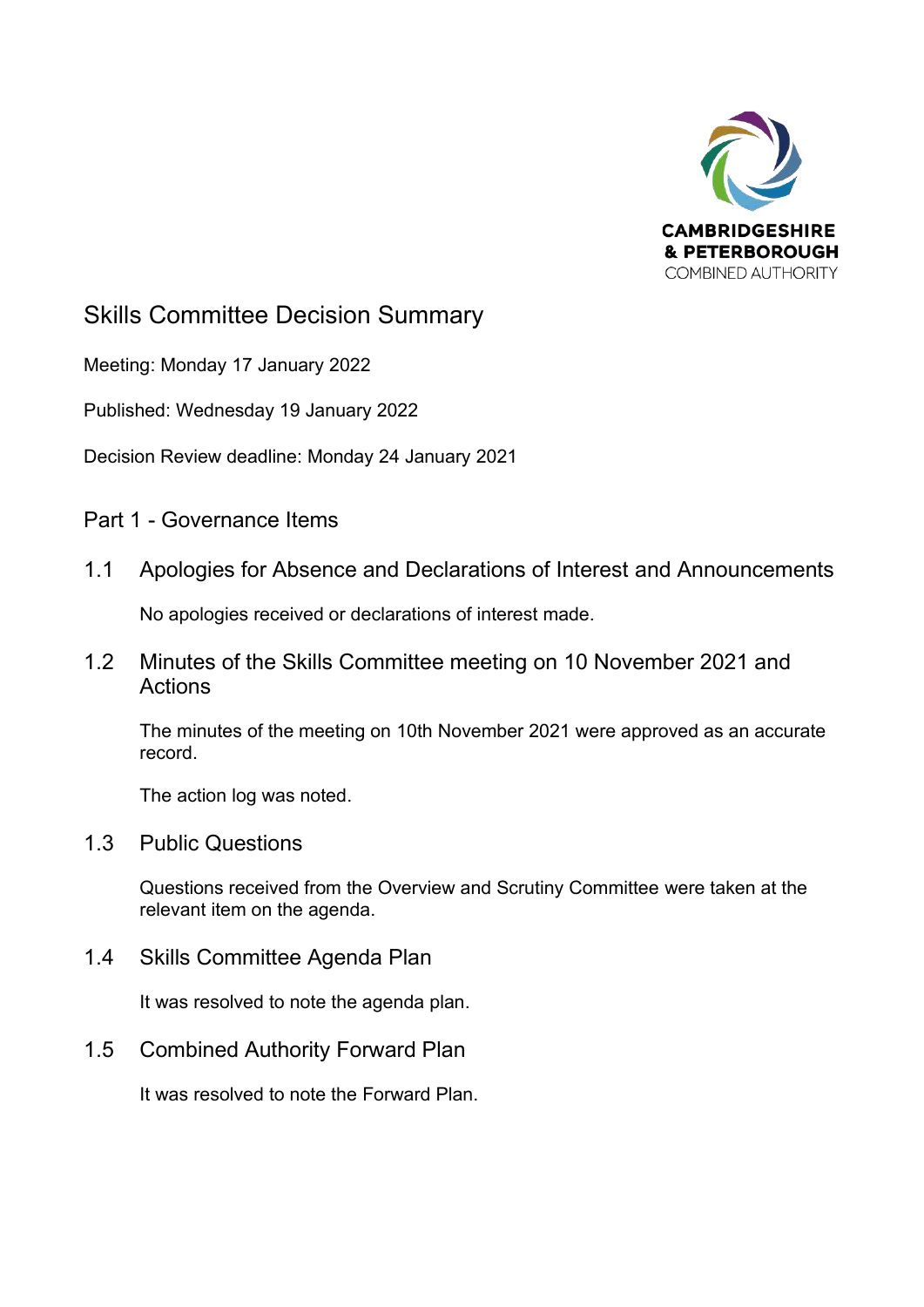## Part 2 – Recommendations to the Combined Authority Board

### 2.1 Peterborough University – Phase 3 Business Case

It was resolved unanimously to recommend that the Combined Authority Board:

- 1. Approve the University of Peterborough Phase 3 Business Case
- 2. Approve the use of option a) in section 4.2, to use the existing special purpose vehicle Peterborough HE Property Company Ltd (Prop Co 1), for the delivery of Phase 3 of the University Programme, as the owner and developer of the second teaching building.
- 3. Consent, as shareholder, to modification of the Shareholders Agreement relating to Peterborough HE Property Company Ltd (Prop Co 1), on such terms as the Chief Executive of the CPCA in consultation with the Chief Legal Officer (Monitoring Officer), and the Chief Finance Officer (s73 Officer) may agree, to include at a minimum the maintenance by the CPCA of the drag along rights, described at paragraph 4.2 of this report and in order to reflect the share allotments as noted in paragraph 3 below.
- 4. Consent, as shareholder, to Peterborough HE Property Company Ltd (Prop Co 1):
- a) issuing the following shares:
	- i. To Peterborough City Council, shares to the value of £20m (in consideration of it investing £20m of Levelling Up Fund (LUF) funding)
	- ii. To CPCA, shares to the value of £2m (in consideration of it investing £2m of Local Growth Fund funding)
	- iii. To Anglia Ruskin University, shares to the value of £4m in consideration of it investing £4m)

and note that the share issue should be completed by 31 March 2022

- b) Agreeing revisions to the Development Management Agreement to extend the delivery specification in relation to the project management and delivery services and associated support services to relate also to phase 3.
- c) Entering into a land transfer with PCC to acquire the Phase 3 land and then enter into an agreement for lease, and lease with ARU Peterborough in respect of the Phase 3 Building, and such consequential and other ancillary agreements on such terms as the Chief Executive of the CPCA in consultation with the Chief Legal Officer (Monitoring Officer), and the Chief Finance Officer (s73 Officer) may agree.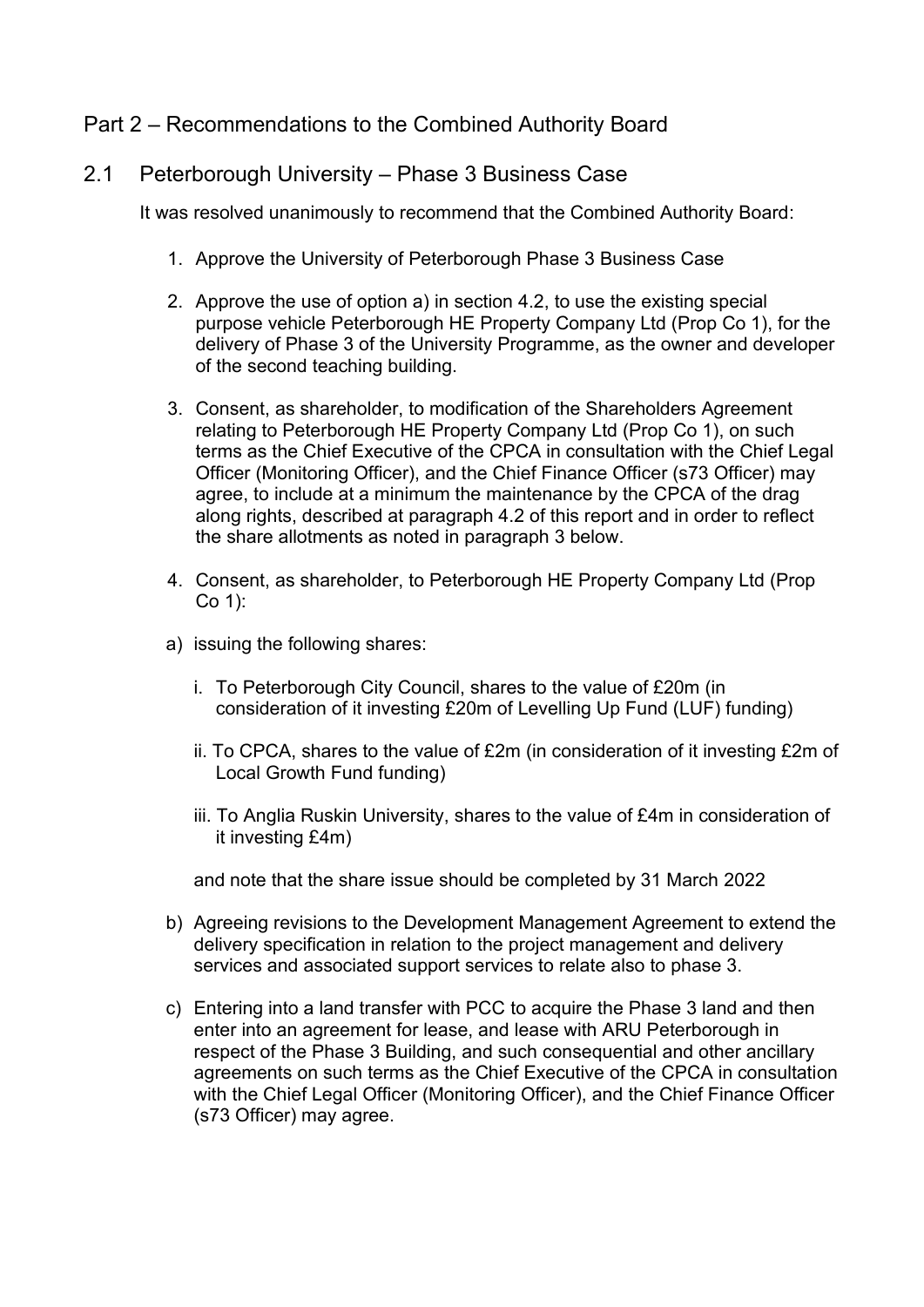- d) Adopting a revised Business Plan, including such changes as are necessary to reflect the construction works and agreement for lease, and lease to ARU-Peterborough of the Phase 3 building in addition to the Phase 1 building.
- 5. Delegate authority to the Chief Executive of the CPCA in consultation with the Chief Legal Officer (Monitoring Officer), and the Chief Finance Officer (s73 Officer) to agree:
- a) such changes to the Collaboration Agreement providing that changes to the delivery obligations (and respective timings) are made as described in 5.2 of this report.
- b) In respect of the Collaboration Agreement, such changes in respect of increased target for student numbers, the curriculum model, and the site and building plan as described in paragraph 5.2 of this report.
- c) The Development Management Agreement, such changes in respect of the provision of programme management services to Propco1, related to the Phase 3 construction project, are made as described in 5.2 of this report.
- d) and to create or modify any such other documents as the Chief Legal Officer (Monitoring Officer) advises are necessary to give effect to the recommendations.

#### 2.2 Health and Care Sector Work Academy

It was resolved unanimously to recommend that the Combined Authority Board:

- a) Approve the new profiled spend in accordance with the approved extension of the innovative employment pilot on recruitment and progression in the Health & Care Sector.
- b) Note the performance of the Heath and Care Sector Work Academy to date.

#### 2.3 Employment and Skills Strategy & Action Plan

It was resolved unanimously to recommend that the Combined Authority Board:

- a) Approve the Employment and Skills Strategy.
- b) To note that the Employment and Skills Strategy will be incorporated in the wider Economic Growth and Skills Strategy; due to be published in March 2022.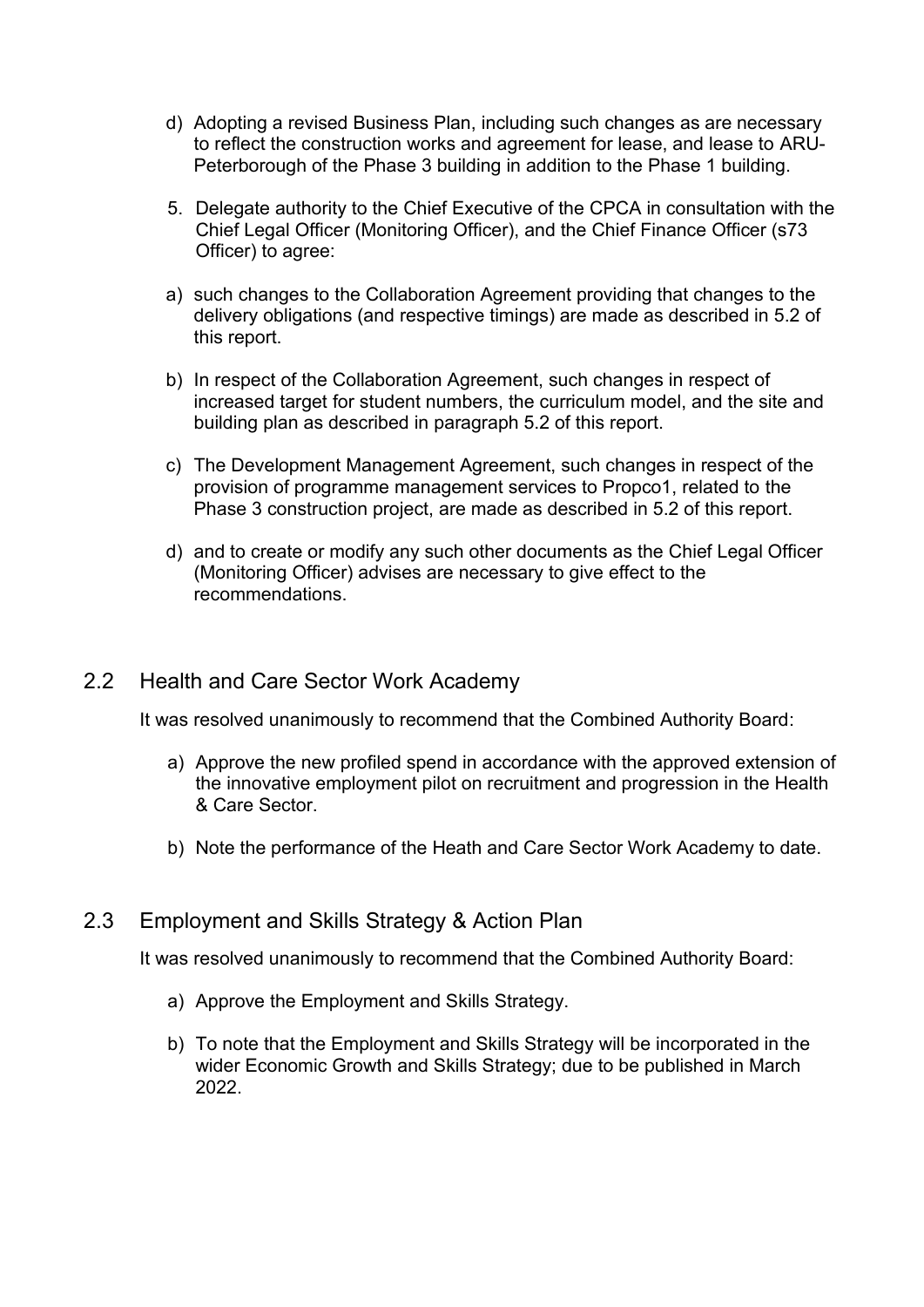2.4 Growth Works Management Review – January 2022

It was resolved unanimously to:

Note the Growth Works programme performance up to 31st October 2021.

Part 3 - Programme Delivery

3.1 Adult Education Budget Annual Return and Evaluation

It was resolved unanimously to:

- a) approve the Adult Education Budget (AEB) Statutory Annual Return for submission to the Department for Education (DfE) for the 2020/21 academic year
- b) note the Independent Evaluation of the second year of AEB devolution, note the findings from the AEB Outcomes and Impact report requested by the Business Board
- c) note the early findings from the AEB cold spot analysis.

## 3.2 Local Skills Report Refresh

It was resolved unanimously to:

a) Note the paper that provides an update on the Local Skills Report

#### 3.3 Digital Skills Bootcamps Update

It was resolved unanimously to:

a) Note the paper providing an update on the contract for Skills Bootcamps, Wave 2

## 3.4 Budget & Performance Report

It was resolved unanimously to:

a) Note the update and financial position relating to the revenue funding lines within the Skills Committee remit.